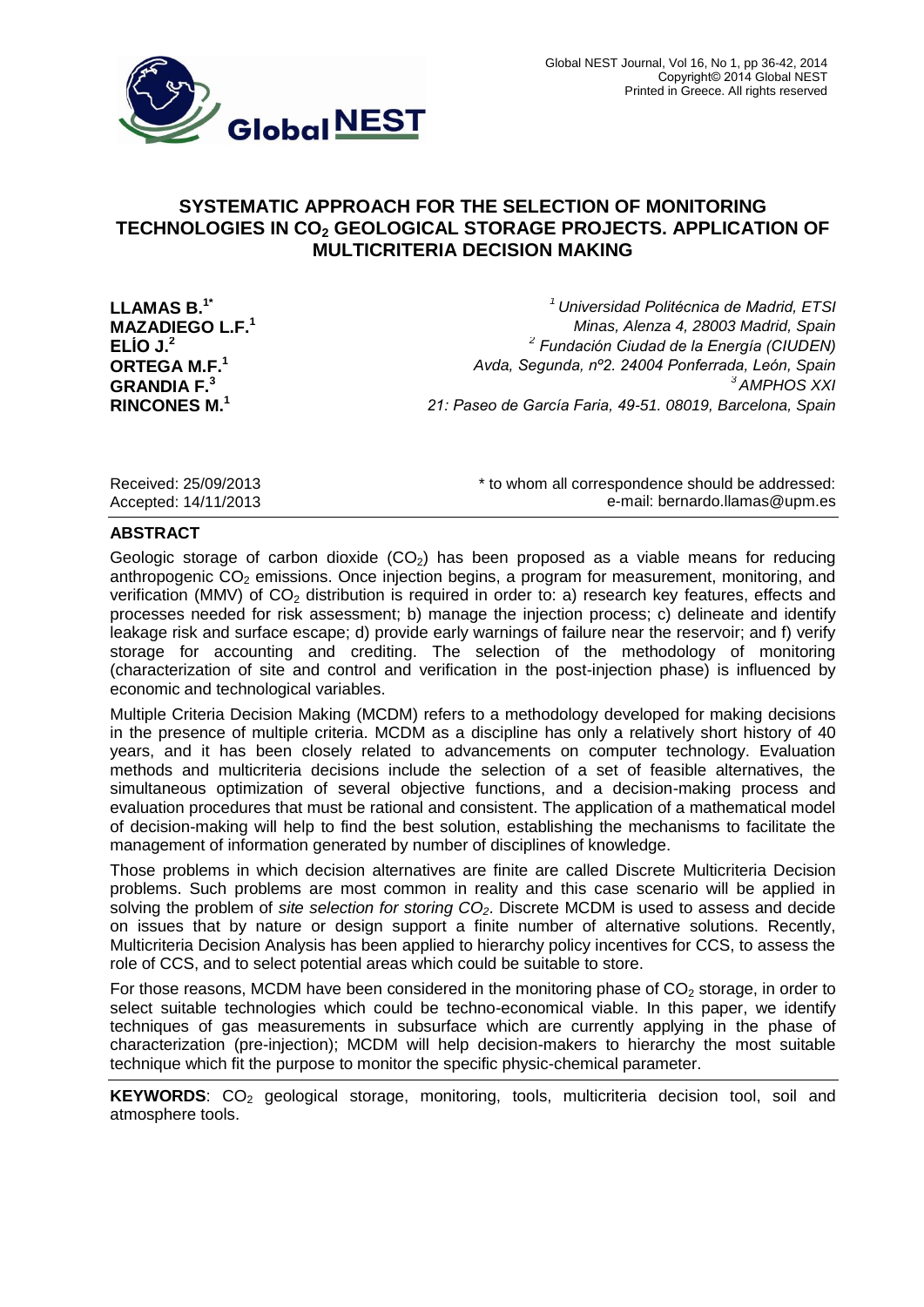## **1 INTRODUCTION**

Carbon Capture and geological Storage (CCS) Technology will play a key role on the technologies to be applied if we want to mitigate anthropogenic greenhouse gases emissions (Benson S. *et al.*, 2005; European Commission, 2011).

The success of this technology is based on several phases: pre-injection, injection, closure and postclosure (Carpenter *et al.*, 2011). Both phases are based on geological and engineering knowledge of the structure under consideration as  $CO<sub>2</sub>$  storage. (Fig. 1). Focusing on the second phase (injection or commercial phase of the emplacement), monitoring techniques are a key factor to detect any potential failure of the storage of the injected CO<sub>2</sub>. Considering economics aspects, the application of several monitoring techniques will increase the cost of this phase.

Multicriteria decision algorithms have been used for several applications. Recently, it has been applied to hierarchy policy incentives for CCS (Stechow *et al.*, 2011) or to assess the role of CCS (Shackley and McLachlan, 2006), and to select suitable areas for storing  $CO<sub>2</sub>$  (Llamas and Cienfuegos 2012; Yang and Xu, 2001).



*Figure* 1. CO<sub>2</sub> storage phases and the key point to consider in each phase: parameters selection, characterization techniques and risk analysis

Soil and atmosphere monitoring techniques are significantly important, because the health, safe and environmental impact is higher when the injected  $CO<sub>2</sub>$  reach the atmosphere.

In this paper a Multicriteria Decision Algorithm is proposed to help decision maker to define an appropriate program (techniques selection) to monitor the selected parameters.

The techniques considered in this article have been tested in natural analogue (Campo de Calatrava, Spain) and the base line proposed to the Hontomin  $CO<sub>2</sub>$  storage structure (Burgos, Spain).

## **2 MATERIALS AND METHODS**

#### **2.1 Parameters to be monitored**

A site of storage of  $CO<sub>2</sub>$  must be monitored in all phases: from the characterization phase and after in the injection and post-injection (closure) (Wielopolski and Mitra, 2010; Fabriol *et al.*, 2009; Pironon *et al.*, 2011; Simone *et al.*, 2009; Etheridge *et al.*, 2011; Klusman, 2011). One of the aims of CAC projects is to demonstrate that  $CO<sub>2</sub>$  storage is safe, and there is a control on the evaluation and fate of the  $CO<sub>2</sub>$  injected, and on the potential environmental effects. This objective requires a monitoring programme of the  $CO<sub>2</sub>$  fluxes at the soil-atmosphere interface before, during and after the injection operations and the measurements of other gases (radon, helium,  $H_2$ ,  $CH_4$ ) as complementary indicators.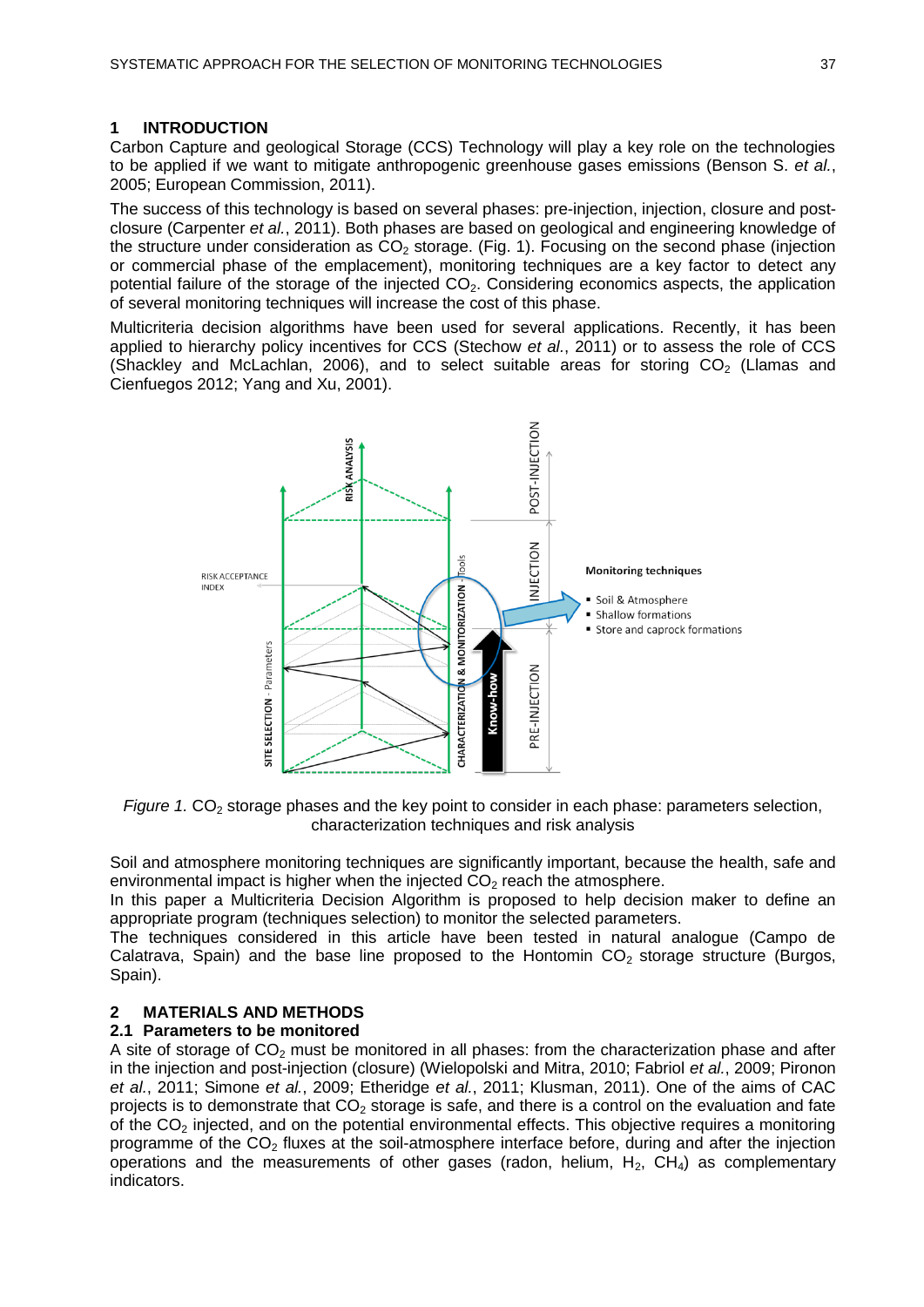In this paper, the comparative between methods of monitoring is been carried in the Technology Technology Demonstration Plant (TDP) for  $CO<sub>2</sub>$  storage in a deep saline aquifer (Hontomín, Burgos, Spain). All of these methods of monitoring have been also tested in natural analogues (i.e., Campo de Calatrava, Ciudad Real, Spain).

The soil  $CO<sub>2</sub>$  flux has been measured using an accumulation chamber. The equipment used is manufactured by the company West Systems (WS-LI820), which uses an LICOR LI-820 infra-red sensor as a detector (Elío *et al.*, 2012; Leuning *et al.*, 2008; Jones *et al.*, 2011). Seven surveys have been carried in Hontomin (Burgos, Spain) to estimate the baseline flux of  $CO<sub>2</sub>$  and its seasonal variation. The  $CO<sub>2</sub>$  data can be related with metabolic reactions (via plant roots and soil microbes). For this reason, a secondary objective in the characterization phase of CAC projects is to identify gas flux path to surface. Besides these techniques is necessary to design other monitoring programmes (hydrogeochemical monitoring of surface waters) (Nisi *et al.*, 2013).

The migration of carrier gas by bubbles is a transport mechanism explaining the distribution of  $CO<sub>2</sub>$ and CH<sup>4</sup> (carrier gases) and radon and helium (trace gases) (Etiope and Martinelli, 2002; Voltattorni *et al.*, 2009; Annunziatellis *et al.*, 2008). For this reason, the isotopes of radon (222Rn and 220Rn) have been measured by a) scintillation detector EDA RD-200, b) solid state nuclear track detectors (SSNTD), c) ionization chamber and d) alpha spectroscopy SARAD RTM 2100. Radon isotopes and other gases as helium, hydrogen and methane have been applied to distinguish between  $CO<sub>2</sub>$ emissions from deep sources and  $CO<sub>2</sub>$  related with biological activity in subsurface environments.

Besides, other methods (open path laser, remote sensing) were used in Campo de Calatrava (Ciudad Real, Spain), characterized by diffuse emission of  $CO<sub>2</sub>$  from a deep magmatic body through a fracture system. This site is a natural analogue of emission of  $CO<sub>2</sub>$  (Table 1).

| <b>Methods</b>                   | <b>Objectives</b>                                                                    | <b>PDT</b><br>(Hontomín) | <b>Natural Analogue</b><br>(Campo de<br>Calatrava) |
|----------------------------------|--------------------------------------------------------------------------------------|--------------------------|----------------------------------------------------|
| <b>Flux Accumulation Chamber</b> | Quantifies the $CO2$ flux<br>from the soil,                                          | <b>YES</b>               | <b>YES</b>                                         |
| Radon isotopes                   | Measure concentrations of<br>trace gases related with<br>the migration of $CO2$      | <b>YES</b>               | <b>YES</b>                                         |
| Groundwater monitoring           | Sampling of water or<br>vadose zone/soil (near<br>surface) for chemical<br>Analysis. | <b>YES</b>               | <b>YES</b>                                         |
| <b>Remote Sensing</b>            | Multi-spectral imaging for<br>detecting CO <sub>2</sub> leaking                      | <b>NO</b>                | <b>YES</b>                                         |
| Open Path                        | A laser to shine a beam<br>with a wavelength that<br>absorbs CO <sub>2</sub>         | <b>NO</b>                | <b>YES</b>                                         |

#### Table 1. Technologies to monitor  $CO<sub>2</sub>$  storage sites

#### **2.2 Multicriteria decision making (MCDM)**

Multiple criteria decision making refers to a methodology developed for making decisions in the presence of multiple, usually conflicting, criteria. MCDM as a discipline has only a relatively short history of 40 years [6]. Those problems in which decision alternatives are finite are called Discrete Multicriteria Decision problems. Such problems are most common in reality and this case scenario will be applied in solving the problem of site selection for storing  $CO<sub>2</sub>$ . Discrete MCDM is used to assess and decide on issues that by nature or design support a finite number of alternative solutions.

Analytical Hierarchy Process (AHP) is one of the most extended and powerful MCDM. Nowadays it has become a method used by several companies in solving various multi-criteria problems, ranking these in the following categories: selection, prioritization and assessment, provision of resources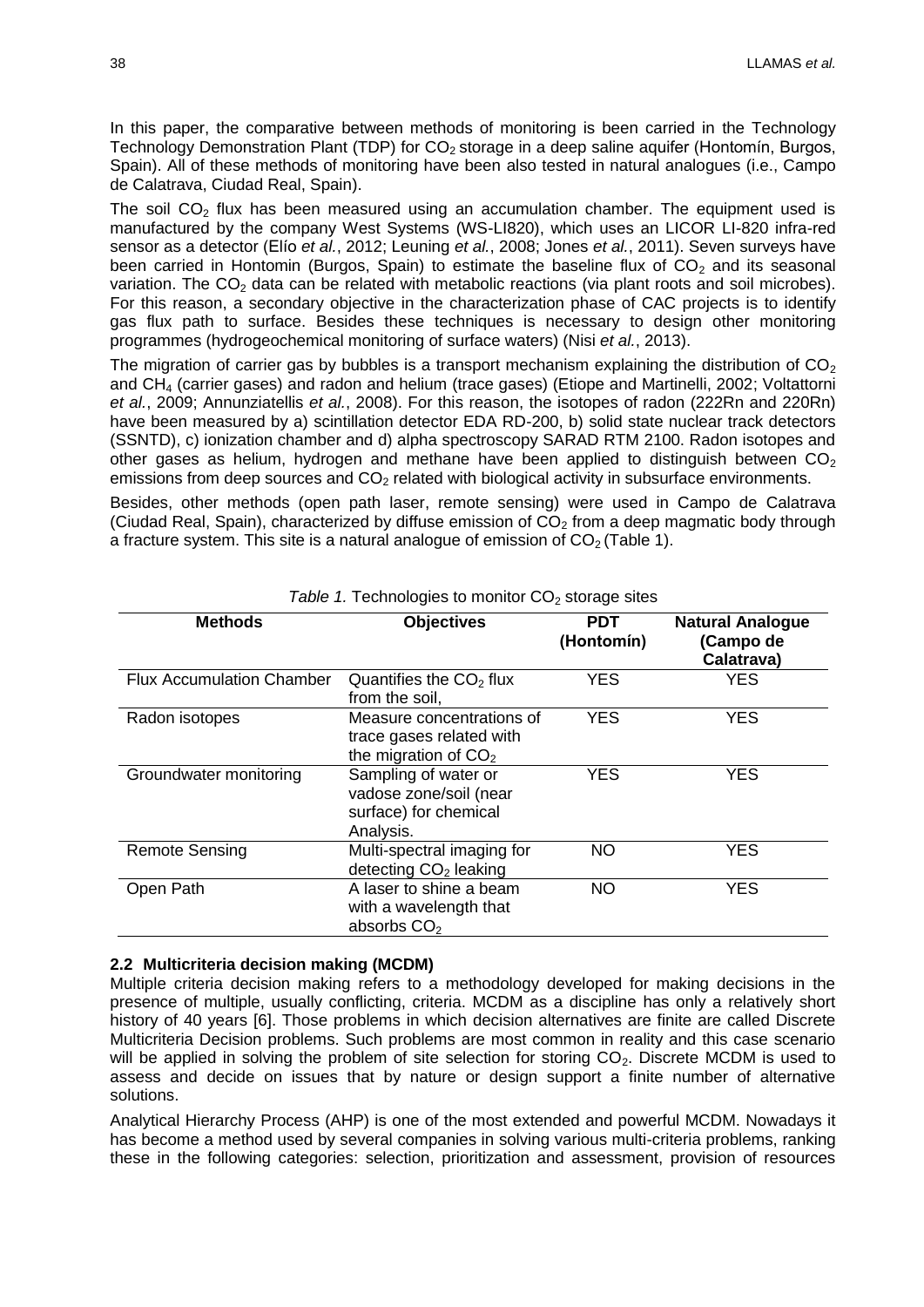against a standard assessment, management and quality management and strategic planning (Saaty, 1980; 1986; Carlsson and Fullér 1996).

Once the model is built, pair-wise comparisons are made with all individual elements (criteria, subcriteria and alternatives). Pairwise comparisons are basic to the AHP methodology. Hence, when comparing a pair of criteria, subcriteria or alternatives, a ratio of relative importance can be established. The pairwise comparison process can be performed using words, numbers, or graphical bars. The process is based on a well-defined structure consisting of arrays, and the ability of the eigenvalues to generate values or to approximate weights of each criterion.





### **3 DESCRIPTION OF A SPECIFIC APPLICATION**

In the characterization phase and baseline setting, a number of strategies may be considered. Those strategies are classified into four groups: (a) geophysics (which is commonly used to define the geometry of the structure), (b)  $CO<sub>2</sub>$  flux-meter, (c) hydro-geochemical techniques and (d) teledetection techniques. The methodology described in this article is based on the techniques included in the  $CO<sub>2</sub>$  flux-meter group.

CO<sub>2</sub> flux-meter may be measured in different ways: accumulation chamber, Eddy covariance and open path. The measurement of radon or other trace gas could be an indirect signal of leakage of  $CO<sub>2</sub>$ .

But not all the techniques could be deployed to use at an industrial scale. Campaign designs and *in situ* monitoring techniques should be decided in an objective way. Analytical Hierarchy Process will help decision-maker to reduce the risk of  $CO<sub>2</sub>$  emissions without control or detection and to increase the efficiency of the monitoring investment (technical and economical point of view).

The decomposition principle applied to *techniques to monitor CO<sup>2</sup> storage sites* is divided into a structure of clusters and different level of sub-clusters. The final levels of decomposition should be scientifically measurable. The figure below (Fig. 3) shows the proposed structure for this specific multicriteria issue.

The AHP model allows giving numerical values to the judgments provided by people, which are also able to measure how does each element contribute to each level of the hierarchy. Furthermore, the process is based on a well-defined structure consisting of arrays, and the ability of the eigenvalues to generate Weights of each criterion. The AHP uses a fundamental scale of numbers that have proven absolute in practice and that have been experimentally validated by physical problems and decisions. This scale (Carpenter *et al.*, 2011, Stechow *et al.*, 2011) assigns mathematical values with respect to quantitative or qualitative attributes equal to or better than other scales.

At the bottom of the hierarchy structure, measurable criteria should be included. These criteria allow to the decision maker to assign different Values for each alternative.

The evaluation of every alternative is made considering the AHP model described previously, with a specific Weight for each criterion (cluster and sub-cluster), and Values (math scale) for each Area.

$$
A_1 = \sum_{i=1}^n W_i \cdot V_i
$$

Whereas the weight evaluated is the same for each alternative, the values will differ from each alternative.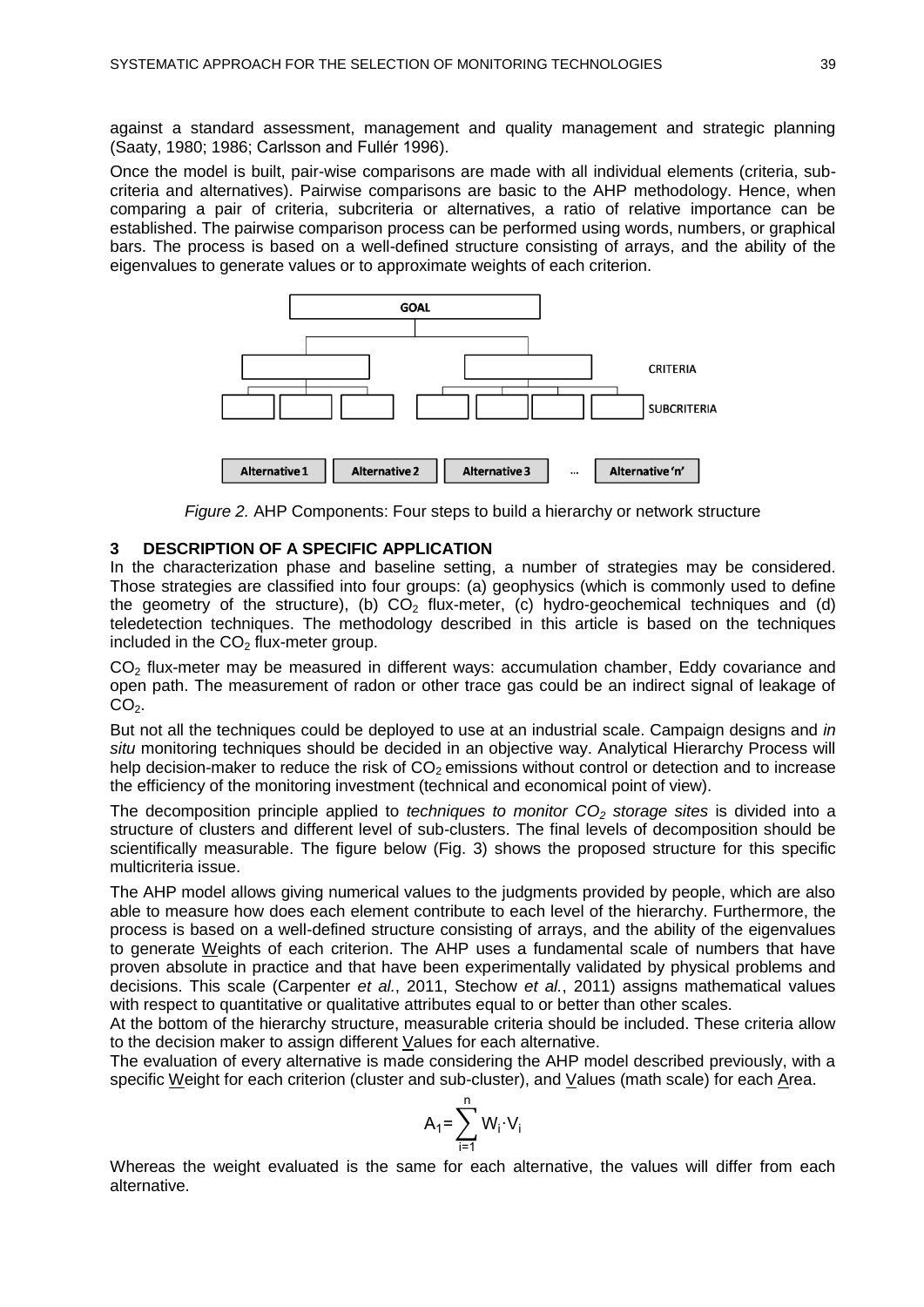

*Figure* 3. AHP model proposed for CO<sub>2</sub> monitoring: surface monitoring decomposition

In this study the AHP is applied in a relative mode; elements are compared with each other to derive values for them that are meaningful on a ratio scale. The approach itself makes these elements dependent on each other in measurement.



*Figure 4*. Pairwaise matrix comparison. Example taken from the atmosphere criteria evaluation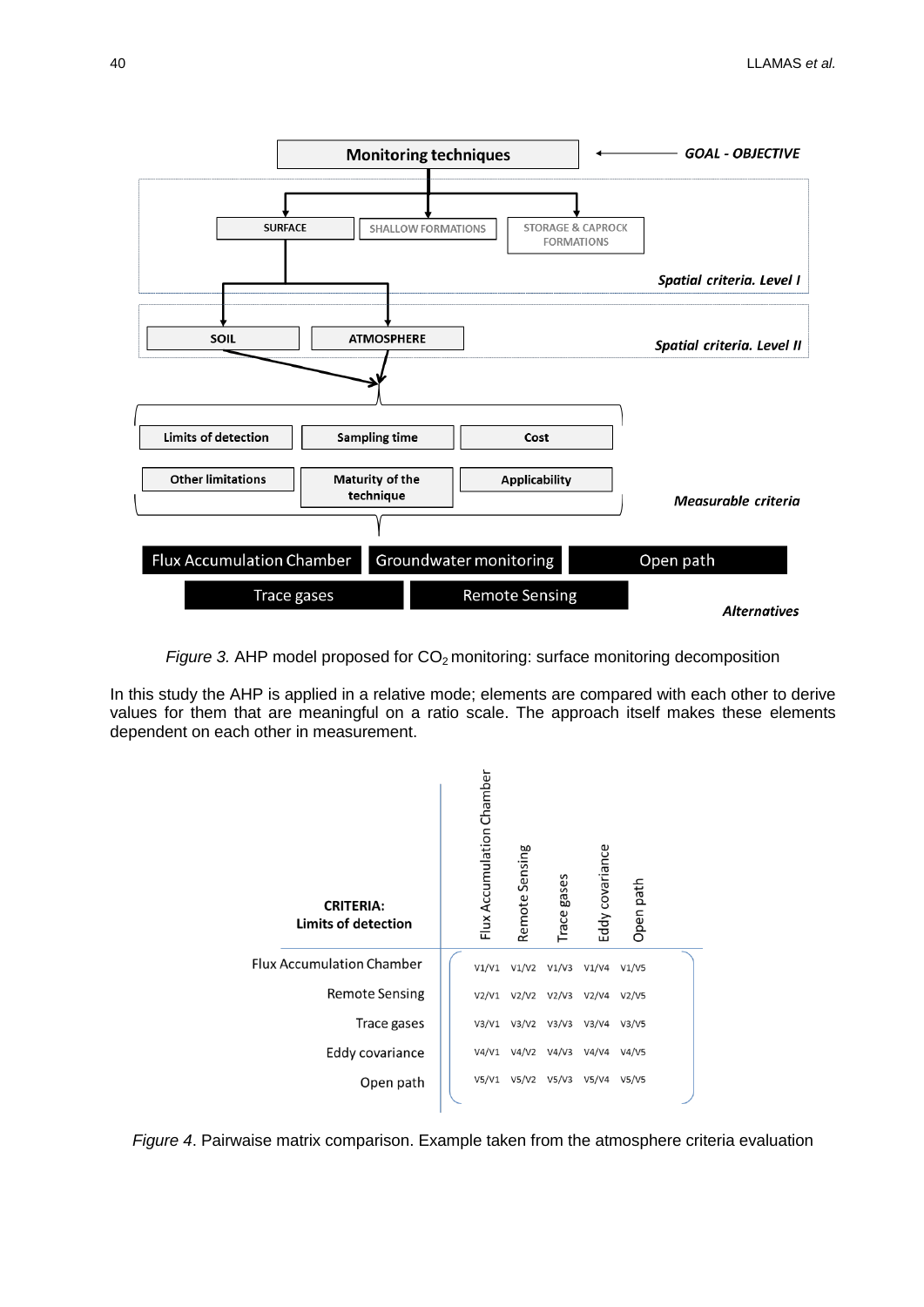### **4 CONCLUSIONS**

Monitoring techniques for storing  $CO<sub>2</sub>$  is a complex issue, especially when deep saline aquifers are under assessment. These geological structures used to be poorly characterised and the risk of migration is not well-known. For this reason the Multicriteria Decision Tool can be considered in order to evaluate different alternatives under consideration.

The AHP selects the best monitoring techniques in an objective way. Therefore, it contributes to decrease the risk associated to the design of the campaign, and it will easily show the strengths and weaknesses of the information or characteristics of the alternatives under study. Furthermore, it could also contribute to increase social acceptance by stakeholders: population, non-governmentalorganizations and others.

The soil  $CO<sub>2</sub>$  flux can be measured in different ways, but none all the techniques are appropriate for different objectives. In this paper we suggest, as an example, the best technology for monitoring  $CO<sub>2</sub>$  fluxes. This selection is based on the AHP algorithm, and the identification of measurable parameters.

The parameters described in this paper has been defined based on several test carried out in a natural analogue (Campo de Calatrava, Spain) and in the baseline acquisition of  $CO<sub>2</sub>$  storage site (Hontomin, Spain).

#### **5 ACKNOWLEDGMENT**

This research was supported by the Ministry of economy and competitiveness and SACYR-VALLEHERMOSO company under the AVANZA  $CO<sub>2</sub>$  project. The campaigns of monitoring have been carried in the frame of the OXY-CFB300 project (funded by the Spanish Government and European Union through the European Energy Program for Recovery).

#### **REFERENCES**

- Annunziatellis A., Beaubien S.E., Bigi S., Ciotoli G., Coltella M., Lombardi S. (2008), Gas migration along fault systems and through the vadose zone in the Latera caldera (Central Italy). Implications for  $CO<sub>2</sub>$ geological storage, *International Journal of Greenhouse Gas Control*, **2**, 353-372.
- Carlsson C. and Fullér R. (1996), Fuzzy multiple criteria decision making: Recent developments, *Fuzzy Sets and Systems*, **78**, 139-153.
- Carpenter M., Kvien K., Aarnes J. (2011), The CO<sub>2</sub>QUALSTORE guideline for selection, characterisation and qualification of sites and projects for geological storage of CO<sub>2</sub>, *International Journal of Greenhouse Gas Control*, **5**, 942–951.
- Elío J., Ortega M.F., Chacón E., Mazadiego L.F., Grandia F. (2012), Sampling strategies using the accumulation chamber for monitoring geological storage of CO<sub>2</sub>, *International Journal of Greenhouse Gas Control*, **9**, 302-311.
- Etheridge D., Luhar A., Loh Z., Leuning R., Spencer D., Steele P., Zegelin S., Allison C., Krummel P., Leist M., van der Schoot M. (2011), Atmospheric monitoring of the CO2CRC Otway Project and lessons for large scale CO<sub>2</sub> storage project, *Energy Procedia*, 4, 3666-3675.
- Etiope G. and Martinelli G. (2002), Migration of carrier and trace gases in the geosphere: an overview, *Physics of the Earth and Planetary Interiors*, **129**, 185-204.
- European Commission (2011) COM(2011) 112/4 Provisional Text, A roadmap for moving to a competitive low carbon economy in 2050. Brussels.pp 16.
- Fabriol H., Becquey M., Huguet F., Lescanne M., Pironon J., Pokryzska Z., Vu-Hoang D. (2009), Results of investigations to design a monitoring program for a CO2 storage project in the Paris Basin (France), *Energy Procedia*, **1**, 2285-2291.
- Jones D.G., Lister T.R., Smith D.J., West J.M., Coombs P., Gadalia A., Brach M., Annunziatellis A., Lombardi S. (2011), In Salah gas CO<sub>2</sub> storage JIP: Surface gas and biological monitoring, *Energy Procedia*, **4**, 3566-3573.
- Klusman R.W. (2011), Comparison of surface and near-surface geochemical methods foir detection of gas microseepage from carbón dioxide sequestration, *International Journal of Greenhouse Gas Control*, **5**, 1369-1392.